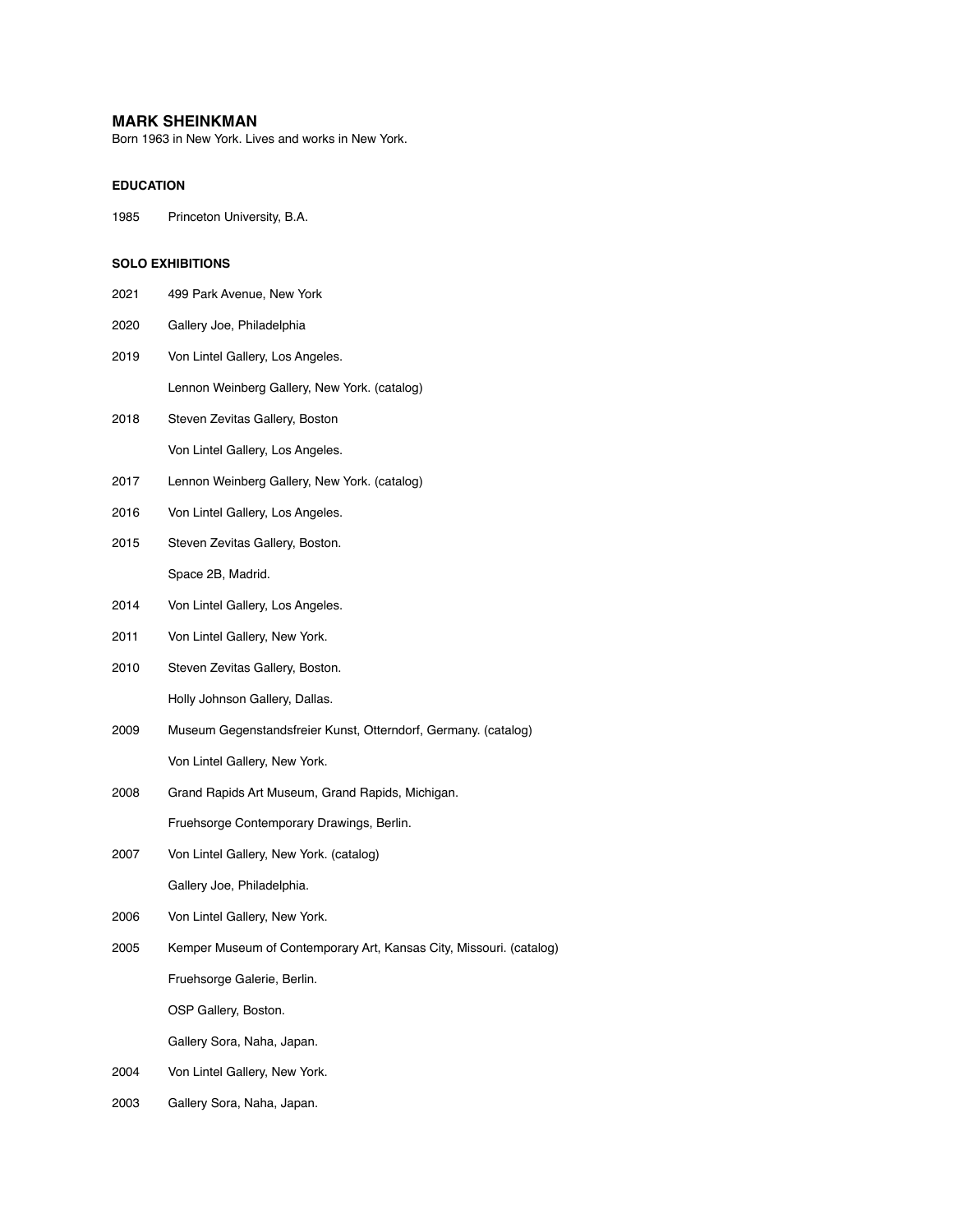- 2002 Von Lintel Gallery, New York.
- 2001 Von Lintel and Nusser, New York.
- 2000 Lannan Foundation, Santa Fe, New Mexico.
- 1999 Galerie Von Lintel & Nusser, Munich.
- 1998 Thomas Healy Gallery, New York. S65 Gallery, Aalst, Belgium.
- 1997 Galerie Thomas Von Lintel, Munich. Berggruen and Zevi , London.

Studio Trisorio, Naples.

Lawing Gallery, Houston.

- 1996 Morris-Healy Gallery, New York.
- 1995 Gina Fiore Salon, New York.
- 1993 Information Gallery, New York.
- 1989 Paula Allen Gallery, New York.

#### **SELECTED GROUP EXHIBITIONS**

- 2020 *Line into Space*, Museum of Fine Arts Houston *Groß- nicht artig!,* Museum gegenstandsfreier Kunst, Otterndorf, Germany
- 2019 *Drawing Biennial 2019,* Drawing Room, London

*Constellation*, Lennon Weinberg Gallery, New York

- 2018 *40 by 40: 40th Anniversary Exhibition*, University Art Gallery, Sonoma State University, Rohnert Park, California *Mark Me: Group Drawing Show,* Cross Contemporary, Saugerties, New York *Talk to Me: 25th Anniversary Exhibition,* Von Lintel Gallery, Los Angeles.
- 2017 *Contemporary Masterpieces from Northwest German Public Collections*, Kunstmuseum Bremerhaven, Bremerhaven, **Germany**

*FOTG*, Mitchell Algus Gallery, New York

2016 *Dot, Dash, Dissolve: Drawn from the JoAnn Gonzalez Hickey Collection, Pennsylvania Academy of the Fine Arts,* Philadelphia

*Contemporary Art from Private Collections,* CC Belgica, Dendermonde, Belgium

2015 *William and Sara Hall Collection: Contemporary Prints*, Sarah Moody Gallery of Art, The University of Alabama, Tuscaloosa, Alabama

*Hypotheses*, La Couleuvre, St. Ouen, France

*The Last Picture Show,* Gallery Joe, Philadelphia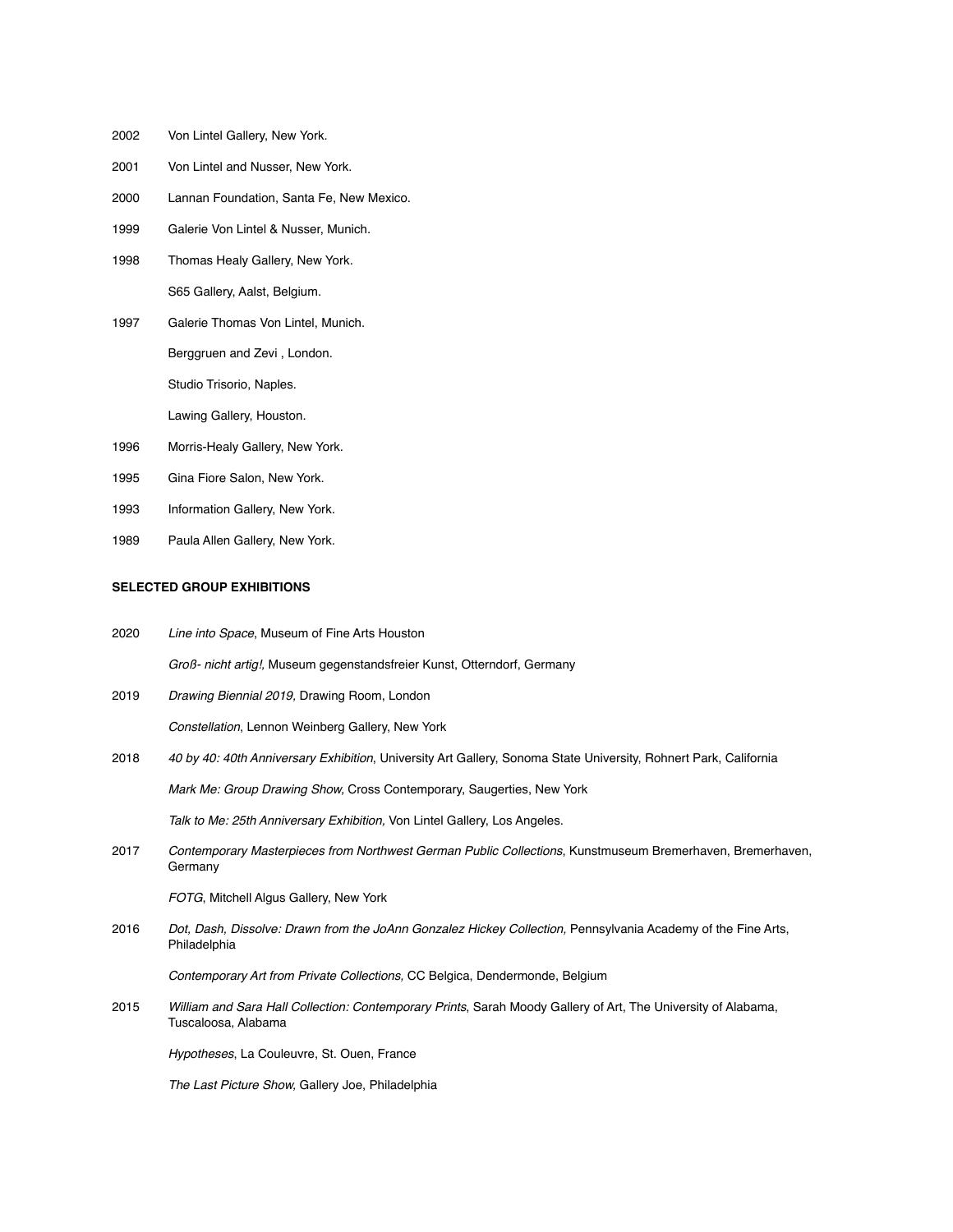*Salon du Dessin*, Lennon Weinberg Gallery, New York

2014 *Line: Making the Mark*, Museum of Fine Arts, Houston

*Ambitious*, Von Lintel Gallery, Los Angeles.

2013 *Approaching Infinity: The Richard N. Green Collection of Contemporary Abstraction.* Crocker Art Museum, Sacramento, California. (catalog)

*All Black.* Gallery Joe, Philadelphia.

*On Drawing: Line.* Hollly Johnson Gallery, Dallas, Texas. Show travelled to Devin Borden Gallery, Houston, Texas. (catalog)

*Reticulate.* McKenzie Fine Art, New York.

*Paper Plus One.* Von Lintel Gallery, New York.

2012 *Papier / Paper II.* Kunstgaleriebonn, Bonn, Germany. (catalog)

*Paper Band.* Jason McCoy Gallery, New York.

*NegEntropy* (curated by Dirk Weilemann). Fruehsorge Contemporary Drawings, Berlin.

*Suspended Disbelief.* Von Lintel Gallery, New York.

*Getting from Here to There: Images in and About Transition.* AFP Gallery, New York.

2011 *Mark Sheinkman and Dean Smith.* Gallery Joe, Philadelphia.

*100 Years/100 Works of Art.* Grand Rapids Art Museum, Grand Rapids, Michigan. (catalog)

*` Drawn/Taped/Burned: Abstraction on Paper.* Katonah Museum of Art, Katonah, New York. (online catalog)

*A to Z.* Pace Prints, New York.

*Subtle Complexities:* Mark Sheinkman, Dan Walsh, Dorothy Alig and James Siena. Garvey Simon Art Access, Indianapolis, Indiana.

*Abstraction* (curated by Jim Schmidt). Phillip Slein Gallery, St. Louis, Missouri.

*Summer Exhibition.* Von Lintel Gallery, New York.

2010 *The Esprit of Gestures: Hans Hartung, Informel and Its Impact.* Kupferstichkabinett (National Collection of Drawings & Prints), Berlin.

*Eraserhead.* Fruehsorge Contemporary Drawings, Berlin.

*Back and Forth.* Holly Johnson Gallery, Dallas.

*Prints by Gallery Artists.* Gallery Joe, Philadelphia.

2009 *New York/New Drawings, 1946 - 2007.* Museo de Arte Contemporaneo Esteban Vicente, Segovia, Spain (catalog)

*Curvilinear.* Gallery Joe, Philadelphia.

*On, Of or About: 50 paper works.* Texas State University Gallery, San Marcos, Texas.

2008 *Modern and Contemporary Art from the AMAM Collection.* Allen Memorial Art Museum, Oberlin College, Oberlin, Ohio.

*Drawings from the Permanent Collection.* Figge Art Museum, Davenport, Iowa.

*Delinineation.* Holly Johnson Gallery, Dallas, Texas.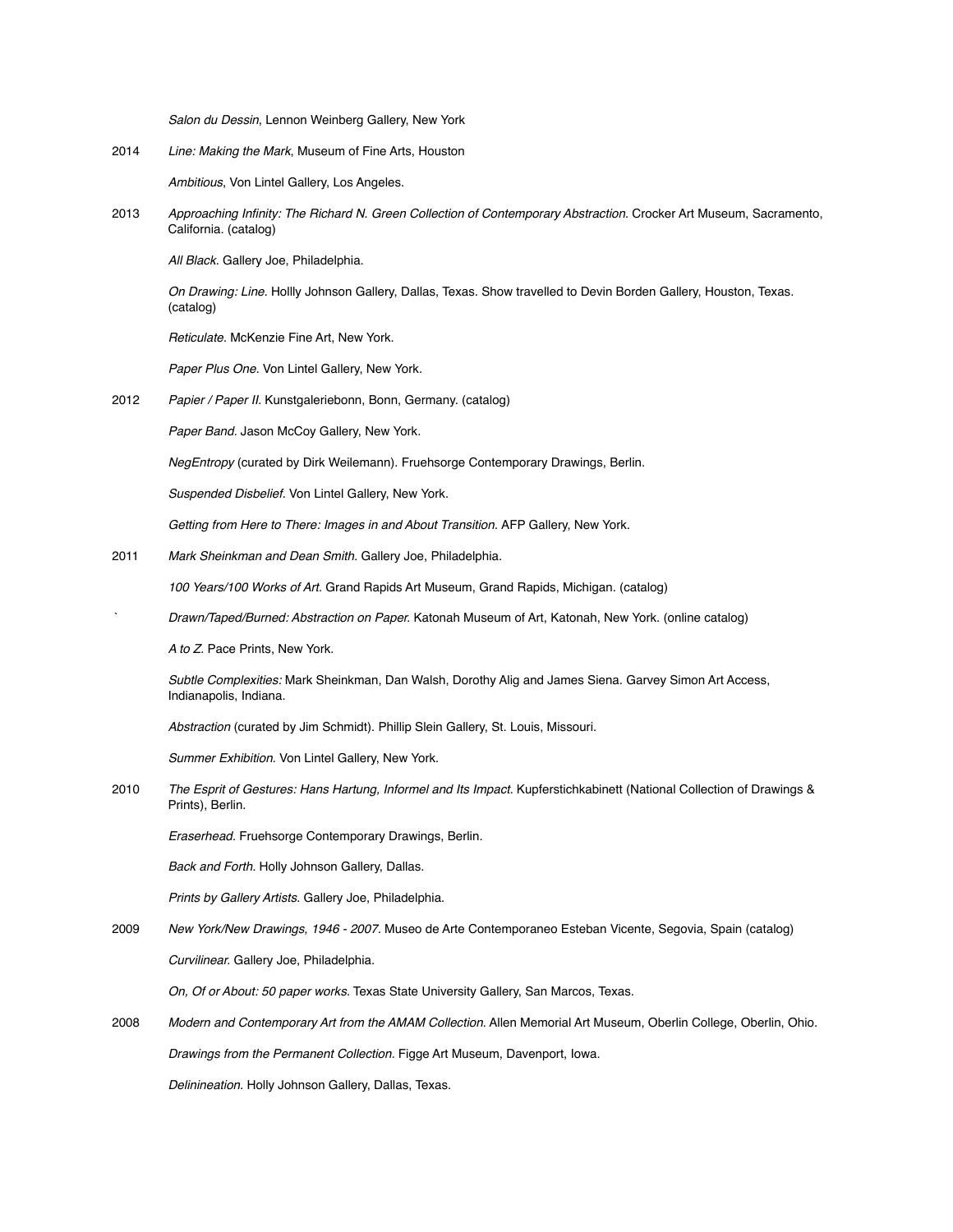2007 *Monoprints.* Pace Prints, New York.

*New Prints 2007/Spring.* International Print Center, New York.

2006 *Exquisite Abstraction.* Whitespace Gallery, Atlanta.

*Hauptsache.* Fruehsorge Galerie, Berlin.

*On Line: Contemporary Drawing.* University Art Gallery, Sonoma State University, Rohnert Park, California.

*Action Precision.* Lennon Weinberg Gallery, New York.

*Gridlock.* Gallery Joe, Philadelphia.

*Conversations.* Ambrosino Gallery, Miami.

- 2005 *Patterns and Grids.* Pace Prints, New York. *The Mark of Minimalism.* Hood Museum of Art, Dartmouth College, Hanover, New Hampshire. *New Editions.* Pace Prints, New York.
- 2004 *Moving Outlines.* Contemporary Museum, Baltimore.

*Minimal Forms.* Galerie Dionisi, West Hollywood, California.

*Transit: Abstracting the System.* City Gallery at Chastain, Atlanta.

2003 *Recent Acquisitions: Works on Paper.* Metropolitan Museum of Art, New York.

*Comme ça.* Houldsworth, London.

*Graphite and Paper.* Gallery Joe, Philadelphia.

*No Chaser.* Post, Los Angeles.

*Paper.* Hosfelt Gallery, San Francisco.

2002 *Zebedee Jones and Mark Sheinkman.* Houldsworth, London.

*Eye in the Sky: Visions of Contemporary Art from the Ackland Collection.* Ackland Art Museum, Chapel Hill, North Carolina.

*Color.* Sandroni Rey Gallery, Venice, California.

*The Fall Line: Intuition and Necessity in Contemporary Abstract Drawing.* osp gallery, Boston.

*Zenroxy.* Von Lintel Gallery, New York.

2001 *It's a wild party and we are having a great time.* Paul Morris Gallery, New York.

*Concentrations IV: Drawings from the Collection of The Old Jail Art Center.* The Old Jail Art Art Center, Albany, Texas.

*I Love NY.* Von Lintel Gallery, New York.

*Affinities.* Anita Friedman Gallery, New York.

*Re: Drawing.* Kenise Barnes Gallery, Larchmont, New York.

*Layered.* Anita Friedman Gallery, New York.

*Hot.* Von Lintel and Nusser, New York.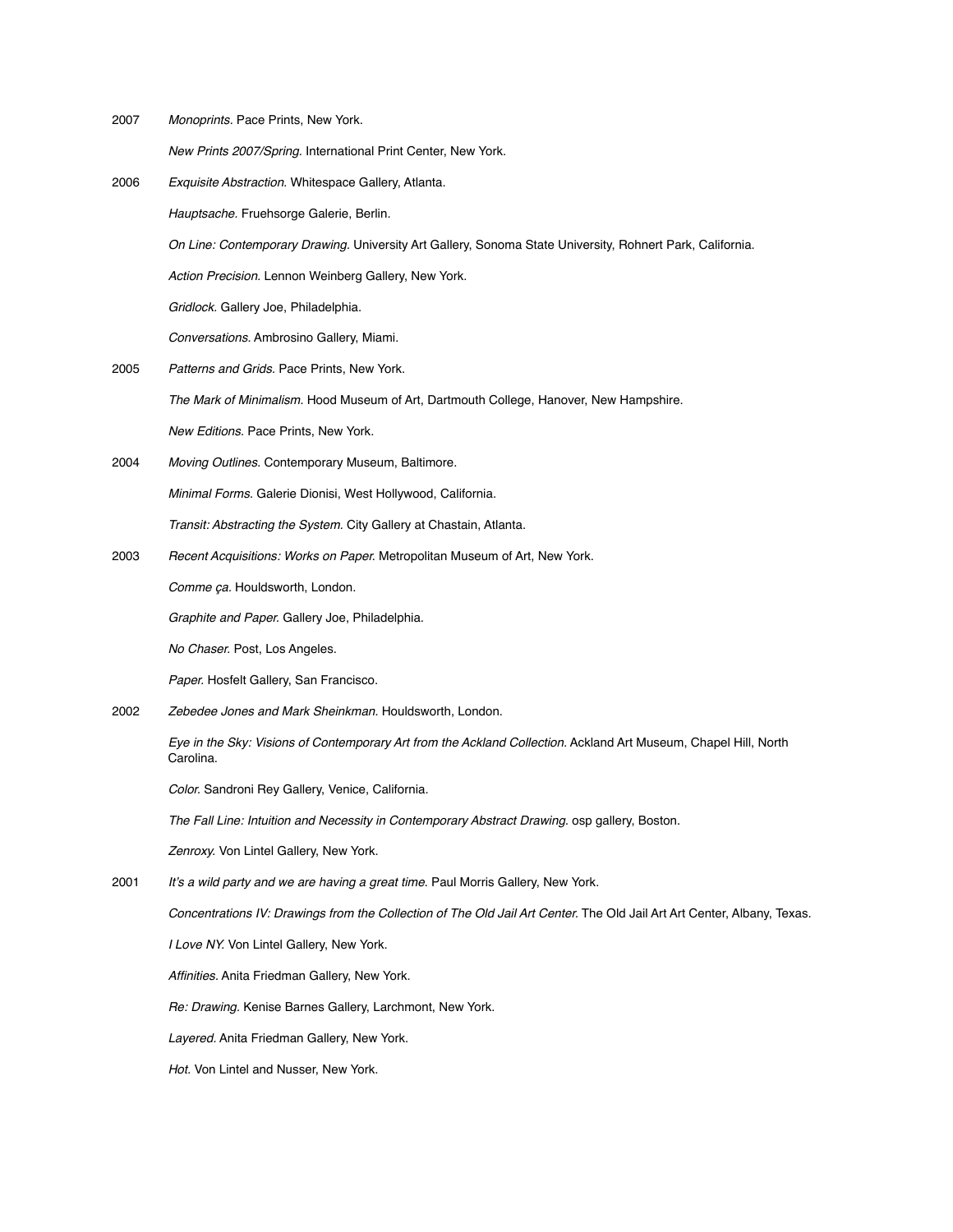2000 *A Decade of Collecting: Recent Acquisitions of Prints and Drawings 1990-2000.* Fogg Art Museum, Harvard University, Cambridge, Massachusetts.

*Black and White.* Anita Friedman Gallery, New York.

1999 *Die Kunst der Linie-Möglichkeiten des Graphischen.* Landesgalerie Oberösterreich, Linz, Austria. (catalog)

*Mark Sheinkman, John Zinsser.* Art Resources Transfer, New York.

*One by One; Painting versus Drawing.* Galerie Von Lintel & Nusser, Munich.

*Group Exhibition.* Art Resources Transfer, New York.

1998 *Large-scale Drawings from the Collection of Wynn Kramarsky.* The Aldrich Museum of Contemporary Art, Ridgefield, Connecticut. (catalog)

*Identity Revealed: Meaning and Message in Contemporary Art.* Ackland Art Museum, Chapel Hill, North Carolina.

*Art on Paper.* Weatherspoon Art Museum, Greensboro, North Carolina.

*Einblick.* Galerie Thomas Von Lintel, Munich.

*Skin Deep.* 123 Watts Street Gallery, New York.

*Drawings.* Graham Gallery, New York.

1997 *Four Americans.* Figure Gallery, Turin, Italy.

*Recurrence and the Work of Art.* Gallery Korea, New York.

*Sommer.* Galerie Thomas Von Lintel, Munich.

*Drawing is another kind of language: Recent American Drawings from a New York Private Collection.* Arthur M. Sackler Art Museum, Harvard University, Cambridge, Massachusetts; Traveled to Kupferstichkabinett, Academy of Fine Arts, Vienna, Austria, Fonds Regional d'Art Contemporian de Picardie / Musee de Picardie, Amiens, France, Kunstmuseum Winterthur, Winterthur, Switzerland, Parrish Art Museum, Southampton, New York, Kunst-Museum Ahlen, Ahlen, Germany, Lyman Allyn Art Museum, New London, Connecticut, Akademie der Kunste, Berlin, Germany, Block Museum of Art, Northwester University, Evanston, Illinois, The Contemporary Museum, Honolulu, Hawaii (catalog)

*Emerging.* Radix Gallery, New York.

*Graphite on Paper.* Galerie Thomas Von Lintel, Munich.

1996 *The Rational World.* Kohn Turner Gallery, Los Angeles.

*Works On Paper.* Baldwin Gallery, Aspen, Colorado.

*On / In / Through.* Morris-Healy Gallery, New York.

*Four Collectors.* Century Club, New York.

*Size Matters.* Special K Exhibitions, West Hollywood, California.

*On Paper II.* Schmidt Contemporary Art, St. Louis, Missouri.

*Works on Paper.* Curt Marcus Gallery, New York.

*An American Eye.* Gallerie le Carré, Lille, France.

- 1995 *Works on Paper.* The Berkshire Museum, Pittsfield, Massachusetts. (catalog) *Fact.* Artrax Gallery, New York.
- 1994 *The New York Collection.* The Albright-Knox Museum, Buffalo, New York.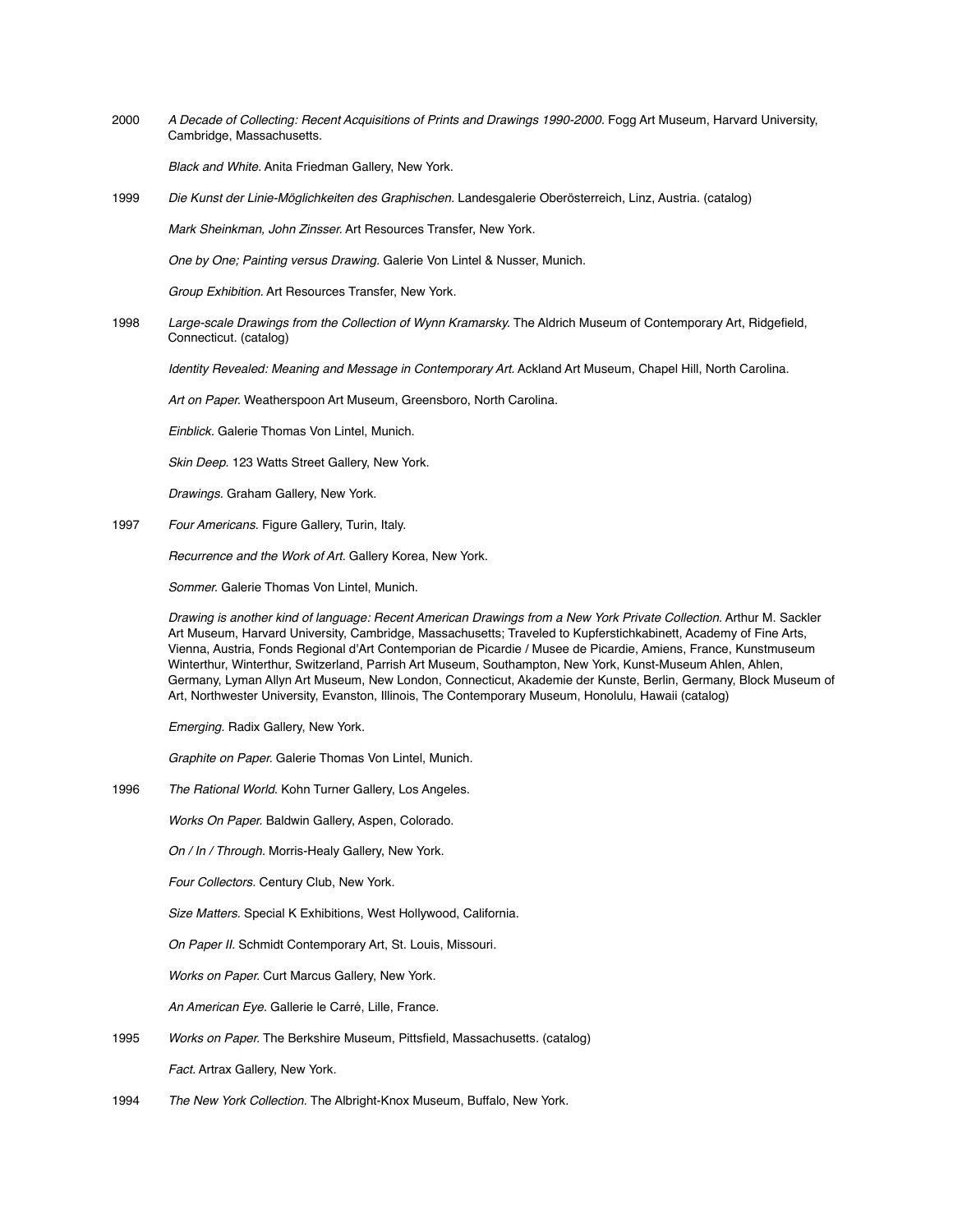*modus operandi.* Leonora Vega Gallery, New York.

- 1993 *Big Art.* Billboard installation in downtown Atlanta. (catalog)
- 1992 *XXXIII Exhibition.* The Parrish Art Museum, Southampton, New York. *Point and Shoot.* CEPA Gallery, Buffalo, New York. *More Than a Group Show.* Art-in-General, New York.

# **MUSEUM COLLECTIONS**

Museum of Modern Art, New York.

Metropolitan Museum of Art, New York.

Whitney Museum of American Art, New York.

National Gallery of Art, Washington, DC.

Art Institute of Chicago, Chicago.

Museum of Fine Arts, Houston.

Cleveland Museum of Art, Cleveland, Ohio.

Grand Rapids Art Museum, Grand Rapids, Michigan.

Fogg Art Museum, Harvard University, Cambridge, Massachusetts.

Yale University Art Gallery, New Haven, Connecticut.

Weatherspoon Art Museum, Greensboro, North Carolina.

Hood Museum of Art, Dartmouth College, Hanover, New Hampshire.

Ackland Art Museum, University of North Carolina, Chapel Hill, North Carolina.

Davison Art Center, Wesleyan University, Middletown, Connecticut.

Allen Memorial Art Museum, Oberlin College, Oberlin, Ohio.

Palmer Museum of Art, Pennsylvania State University, University Park, Pennsylvania.

Chazen Museum of Art, University of Wisconsin, Madison, Wisconsin.

Achenbach Foundation for Graphic Arts, Fine Arts Museums of San Francisco.

Figge Art Museum, Davenport, Iowa.

Sheldon Museum of Art, University of Nebraska, Lincoln, Nebraska.

St. Louis University Museum of Art, St. Louis, Missouri.

Sarah Moody Gallery of Art, University of Alabama, Tuscaloosa, Alabama

Hite Art Institute, University of Louisville, Louisville, Kentucky.

The Old Jail Art Center, Albany, Texas.

Graphic Arts Collection, Princeton University Library, Princeton, New Jersey.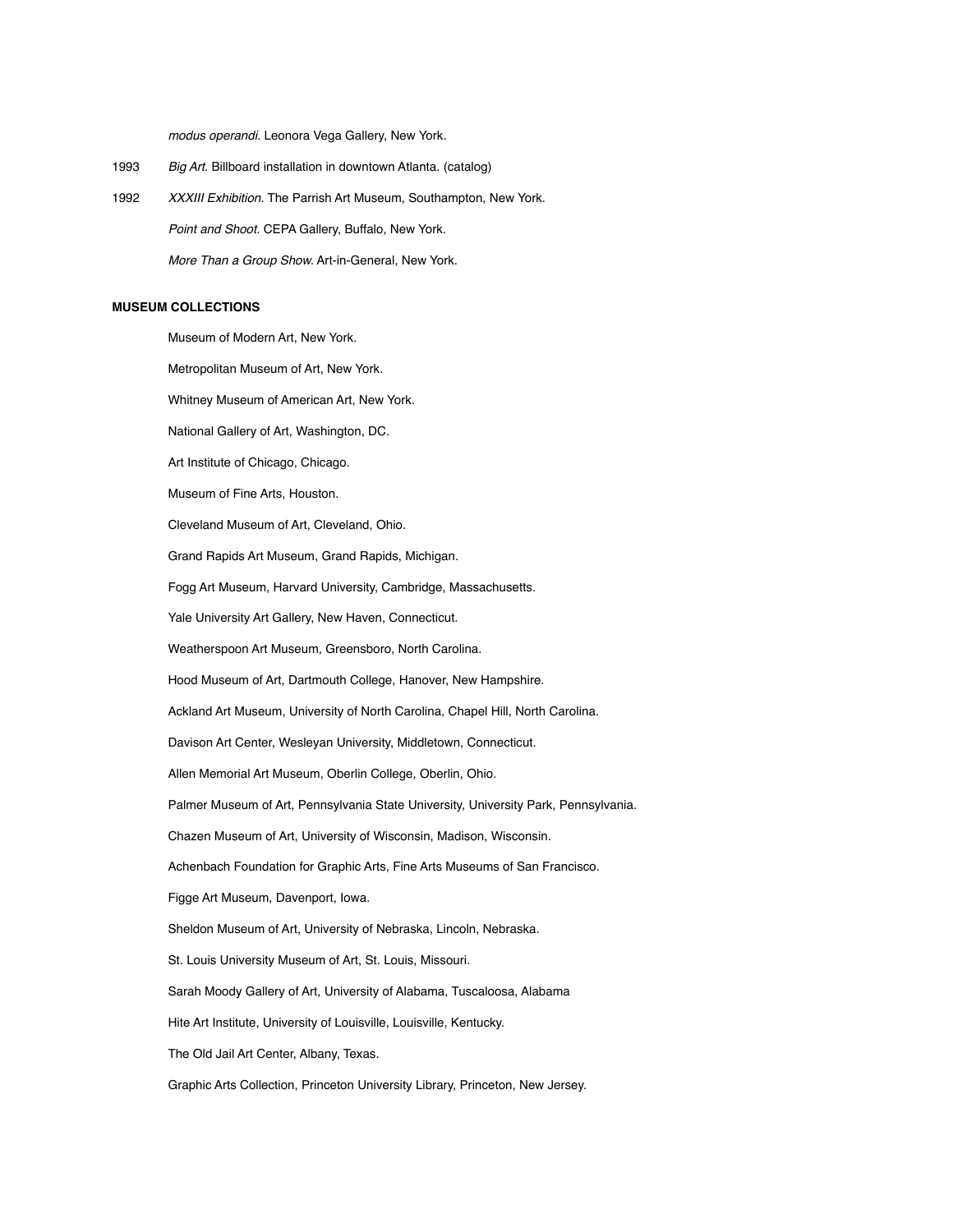Museum Gegenstandsfreier Kunst, Otterndorf, Germany.

Kupferstichkabinett, National Museum of Prints and Drawings, Berlin.

Bibliotheque Nationale, Paris.

### *SELECTED BIBLIOGRAPHY*

- 2021 Melrod, George, The Allusive Eloquence of Lines in Space." New York: 499 Park Avenue. Catalog essay
- 2019 Begun, Jenny. "Mark Sheinkman at Von Lintel." *Art and Cake*, *ArtandCakeLA.com*, October 3, 2019. Dupont, Brian. "New Roads: Mark Sheinkman at Lennon, Weinberg, Inc." *TwoCoatsOfPaint.com,* April 30, 2019*.* Weinberg, Jill. "Mark Sheinkman." New York: Lennon Weinberg Gallery. Catalog essay
- 2017 Enholm, Molly. "Five Shows: New York." *Art Ltd. Magazine*, March 3, 2017.

Hughes, Milree. "Free Patternicity." *culturecatch.com ,* February 2017.

Weinberg, Jill. "Mark Sheinkman." New York: Lennon Weinberg Gallery. Catalog essay

- 2016 Landi, Ann. "Mark Sheinkman." *Vasari21.com*, January 2016.
- 2015 McQuaid, Cate. "Delicate Balance." *The Boston Globe,* April 29, 2015.

Pagliasso, Giancarlo. "Il deficit estetico nell'arte contemporanea: Un'analisi critica della retorica forma-merce figurativa nel XXI secolo." p. 121-122, 125

- 2014 Ollman, Leah. "Ephemeral Ribbons of Light." *Los Angeles Times,* June 9, 2014. Landi, Ann. "When is an Artwork Finished?" *ARTNews*, February.
- 2013 Daniels, Diana. *Approaching Infinity: The Richard N. Green Collection of Contemporary Abstraction.* Sacramento, California: Crocker Art Museum (catalog)

Greenberg, Alyssa. "Explorations of monochrome — All Black at Gallery Joe*." theArtBlog.org*

Marks, Rob. "#Hashtags: No Wrong Way In, No Wrong Way Out."*DailyServing.com*

Shaw, Dan. "Trisha Reger Renovates." *Architectural Digest,* November 2013.

2012 Lodermeyer, Peter. *Papier / Paper II.* Bonn, Germany: Kunstgaleriebonn (catalog)

von Schoenebeck, Gudrun. "Zeichnungen und mehr: Acht Künstler in der Kunstgaleriebonn." *General Anzeiger*, June 21.

2011 Goodman, Wendy. "Great Room," *New York Magazine,* November 28.

Grossman, Dan. "Review: Subtle Complexities." *Nuvo News*, June 14.

Pagliasso, Giancarlo. "Arte dal 'Come se', al 'Come è'." *Zeta*, June.

Spotlight: Mark Sheinkman and Dean Smith Take On Graphite, *Huffington Post*, April 21, 2011.

Newhall, Edith. "Infusing useful objects with unexpected identities." *Philadelphia Inquirer*, April 17.

Park, Megan. "Mark Sheinkman and Dean Smith." *Philadelphia Weekly*, March 17.

2010 *100 Years/100 Works of Art : Introduction to the Collection of the Grand Rapids Art Museum.* Grand Rapids: Grand Rapids Art Museum. (catalog)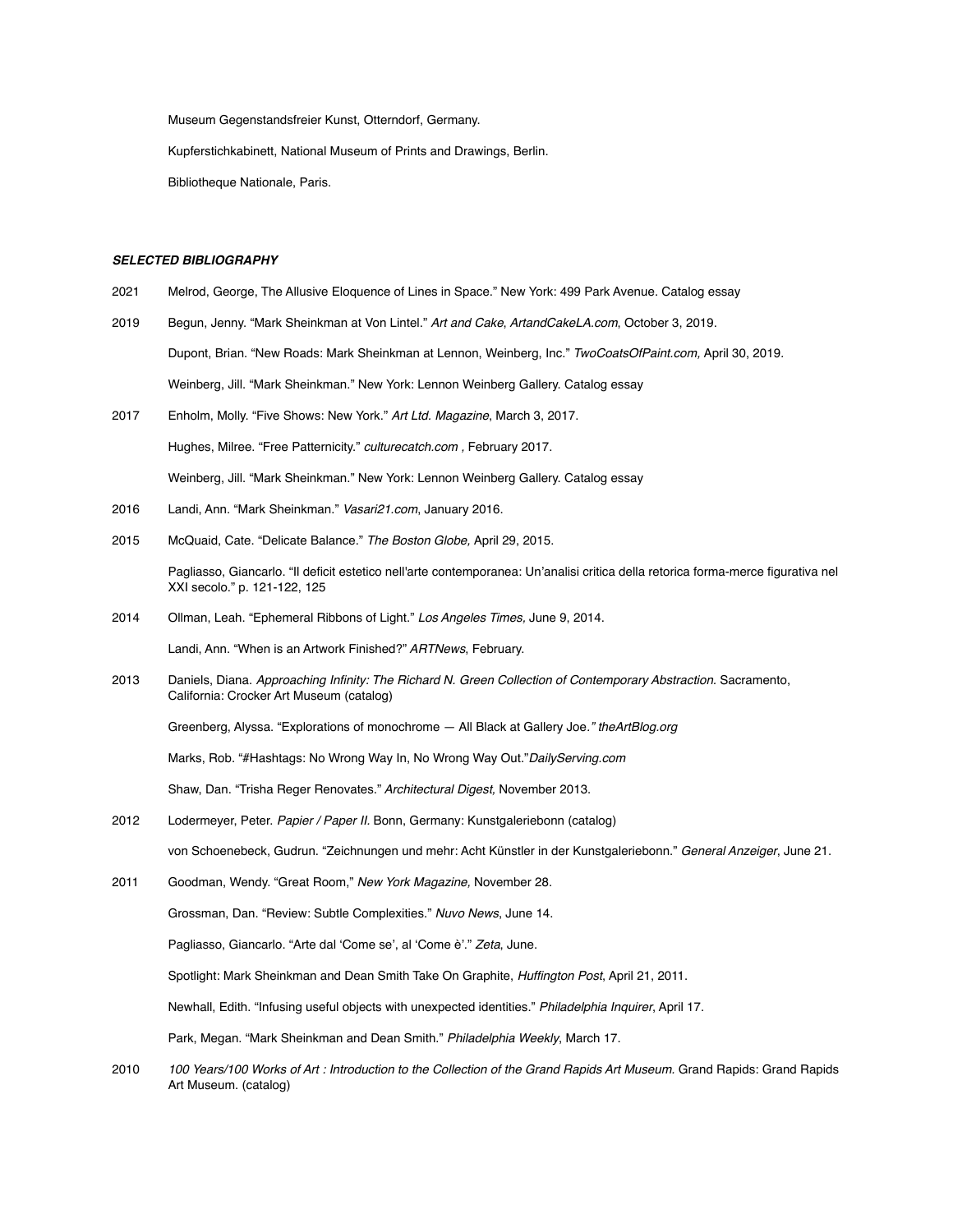Lacher, Irene. "Home Base." *Luxe Magazine*, Fall.

2009 Schick, Dr. Ulrike. *Mark Sheinkman.* Otterndorf, Germany: Museum Gegendstandsfreier Kunst. (catalog) Isham, Michelle. "'Leaded' makes its mark." *Centre Daily Times*, September 18.

Finch, Elizabeth. *New York/New Drawings, 1946 - 2007.* Segovia, Spain: Museo d'arte contemporaneo Esteban Vicente. (catalog)

Lafont, Isabel. "Una privilegiada ventana con vistas a las vanguardias." *El Pais*, January 28.

Rafferty, Rebecca. "Making marks." *City Newspaper*, January 28.

Bauer-Vonderwarft, Zacharias. "Bei Frühsorge: Mark Sheinkman hämmert im Hirn." *Die Welt*, January 24.

2008 Reese, Dr. Elizabeth. "Getting creative with the common." *Corpus Christi Caller-Times*, December 4.

Cash, Stephanie. "Mark Sheinkman at Von Lintel." *Art in America*, March.

Demuth, Gary. "More than just drawing." *Salina Journal*, March 28.

Kozlowski, Andy. "Leaded." *Art Papers*, January/February

2007 Amy, Michael. *2007*. New York: Von Lintel Gallery. (catalog)

Taylor, Robert. "Pencil me in for current Bedford exhibit." *Contra Costa Times*, October 25.

Giovannini, Joseph. "Bold Gesture in New York." *Architectural Digest*, April.

Newhall, Edith. "Extending Boundaries of Drawing: Mark Sheinkman and Annabel Daou exhibit at Gallery Joe." *The Philadelphia Inquirer,* January 12.

Fallon, Roberta. "Editor's Pick: Mark Sheinkman Drawings, Annabel Daou Book of Hours." *Philadelphia Weekly*, January 17.

2006 Fox, Catherine. "Exquisite Abstraction show at White Space is Smart and Satisfying." *The Atlanta Journal-Constitution,* December 31.

Newhall, Edith. "Gridlock minus Road Rage." *The Philadelphia Inquirer*, July 7.

2005 Keller, Maximilian. "Aus den Galerien- Galerie Fruehsorge, Mark Sheinkman." *Die Welt*, May 23.

Kaufman, Gina. "On Your Mark, The Kemper Gets Physical." *Pitch Weekly*, March 16.

Thorson, Alice. " Sheinkman's abstracts embrace both logic and enigma." *The Kansas City Star*, February 13.

Williamson, Lisha. "Mark Sheinkman's Way." University News, February 7.

Edelman, Robert. *New Works by Mark Sheinkman.* Kansas City: Kemper Museum (catalog)

Miller, Andrew. "Line 'Em Up, Mark Sheinkman works to the point of abstraction." *The Pitch*, January 14.

- 2004 Cullum, Jerry. "Intriguing interjections in a century-long dialogue." *Atlanta Journal-Constitution*, May 30.
- 2003 Renzi, Jen. "Blue Chip." *Interior Design*, August. Sherman, Mary. "Open Studio Press tries new `Line' of work." *The Boston Herald*, January 12. McQuaide, Cate. "Meticulous Meditations on the Abstract." *The Boston Globe*, January 3.
- 2002 Johnson, Ken. "Art Guide: Zenroxy." *The New York Times*, December 20. Gonzalez, Manuel; Forde, J.A.. "Unframed: Artists Respond to AIDS." New York: Powerhouse Books (catalog)